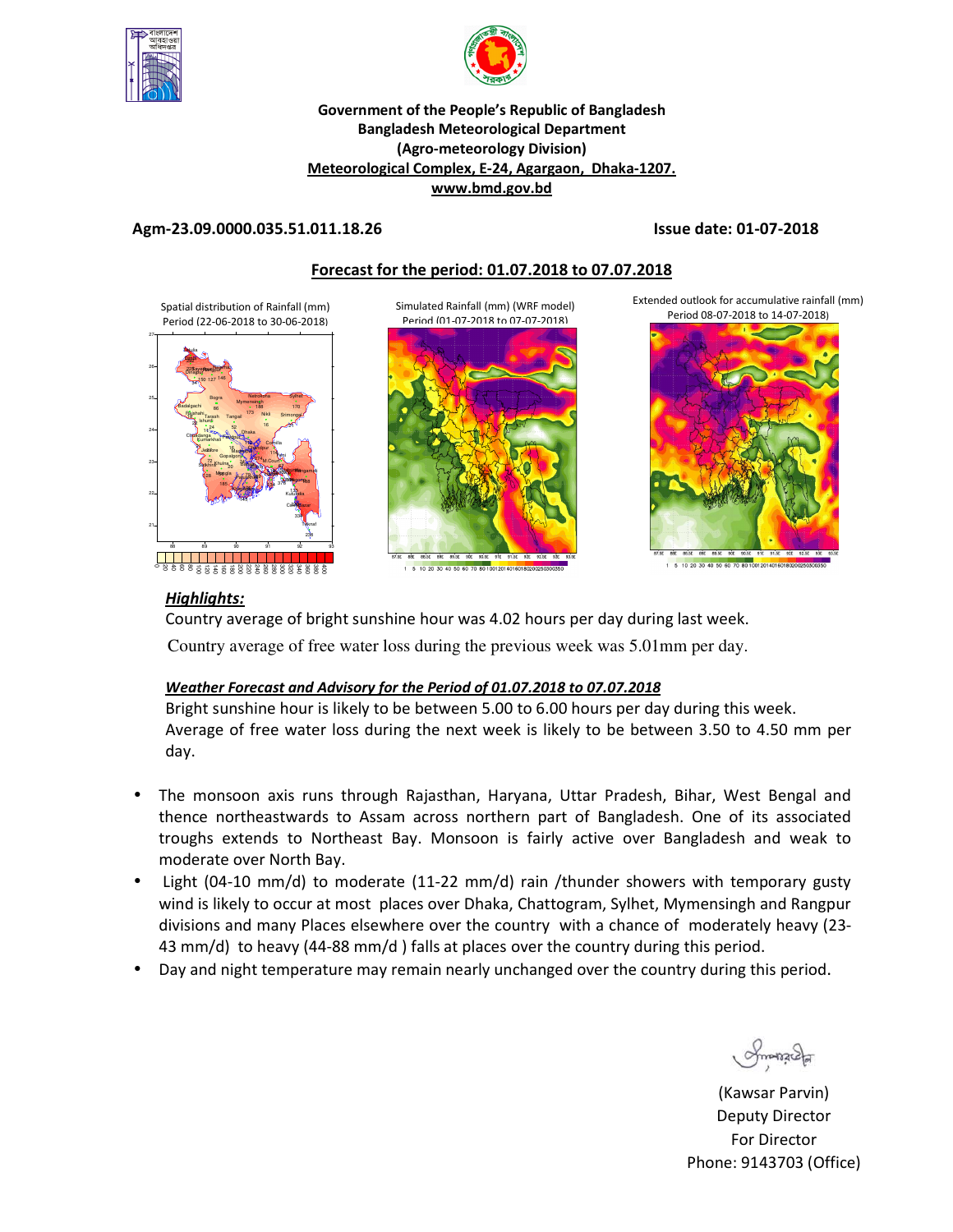#### **Short Weather description Period: 22.06.2018 to 30.06.2018** Maximum And Minimum Temperature (Range and Extreme)

| <b>Divisions</b> | <b>Maximum temperature</b><br>range in <sup>o</sup> C |  |         |    | <b>Highest maximum</b><br>temperature in <sup>o</sup> C |      |               | Minimum temperature<br>Range in <sup>o</sup> C |                          |      |    | Lowest minimum<br>temperature in C |                   |
|------------------|-------------------------------------------------------|--|---------|----|---------------------------------------------------------|------|---------------|------------------------------------------------|--------------------------|------|----|------------------------------------|-------------------|
| <b>Dhaka</b>     | 28.5                                                  |  | $-36.3$ | °c | Tangail                                                 | 36.3 | $^{\circ}$ Cl | 25.1                                           | $\overline{\phantom{a}}$ | 28.0 | °c | Tangail                            | 25.1 $^{\circ}$ C |
| Mymensingh       | 29.2                                                  |  | $-34.4$ | °c | Mymensingh                                              | 34.4 | °cı           | 25.4                                           | $\overline{\phantom{0}}$ | 27.5 | °c | Netrokona                          | 25.4 $^{\circ}$ C |
| Chattogram       | 27.5                                                  |  | $-33.7$ | °c | Chandpur                                                | 33.7 | °cı           | 24.2                                           | $\overline{\phantom{0}}$ | 27.1 | °c | Cox'sbazar                         | 24.2 $^{\circ}$ C |
| Sylhet           | 27.8                                                  |  | $-35.2$ | °c | Sylhet                                                  | 35.2 | °cı           | 25.0                                           | $\overline{\phantom{0}}$ | 27.1 | °c | Svlhet                             | 25.0 °C           |
| Rajshahi         | 31.4                                                  |  | $-37.4$ | °c | Rajshahi                                                | 37.4 | °cı           | 25.5                                           | $\overline{\phantom{0}}$ | 28.2 | °c | Tarash                             | 25.5 $^{\circ}$ C |
| Rangpur          | 30.0                                                  |  | $-35.5$ | °c | Rangpur                                                 | 35.5 | °cı           | 24.0                                           | $\overline{\phantom{0}}$ | 27.8 | °c | Rangpur & Dimla                    | 24.0 $^{\circ}$ C |
| Khulna           | 27.0                                                  |  | $-37.2$ | °c | Jashore                                                 | 37.2 | °CI           | 24.6                                           | $\overline{\phantom{0}}$ | 27.6 | °c | Satkhira                           | 24.6 $^{\circ}$ C |
| Barishal         | 28.5                                                  |  | $-34.2$ | °c | Barishal                                                | 34.2 | °c            | 24.3                                           |                          | 27.4 | °c | Khepupara                          | $24.3 \degree C$  |

*Rainfall analysis* and *average temperature:-*

| Name of the<br><b>Divisions</b> | Name of the<br><b>Stations</b> | Total<br>Rainfall<br>in (mm) | Normal<br>Rainfall<br>in (mm) | Deviation<br>in % | Total<br>Rainy<br>days | Average<br>M ax<br>Humidity<br>in % | Average<br>M in<br>in% | Average<br>M ax.<br>Humidity temp in °C | Average<br>Normal<br>M a x.<br>temp in<br>°C | Average<br>M in.<br>temp in °<br>C | Average<br>Normal<br>M in.<br>temp in<br>°C |
|---------------------------------|--------------------------------|------------------------------|-------------------------------|-------------------|------------------------|-------------------------------------|------------------------|-----------------------------------------|----------------------------------------------|------------------------------------|---------------------------------------------|
| Dhaka                           | Dhaka                          | 112                          | 94                            | 19                | 05                     | 093                                 | 067                    | 32.9                                    | 31.9                                         | 26.7                               | 26.3                                        |
|                                 | Faridpur                       | 16                           | 97                            | -84               | 06                     | 96                                  | 069                    | 33.0                                    | 31.7                                         | 26.1                               | 25.8                                        |
|                                 | Madaripur                      | 74                           | 120                           | $-38$             | 06                     | 097                                 | 065                    | 30.4                                    | 31.8                                         | 026                                | 25.9                                        |
|                                 | Nikli                          | 16                           | **                            | ***               | 03                     | 089                                 | 070                    | 33.7                                    | $\star\star$                                 | 27.1                               |                                             |
|                                 | Tangail                        | 52                           | 96                            | -46               | 04                     | 093                                 | 062                    | 33.3                                    | 32.1                                         | 026                                | 26.0                                        |
|                                 | Gopalgonj                      | 20                           | ×                             | ***               | 06                     | 095                                 | 073                    | 31.8                                    | $\star\star$                                 | 26.1                               |                                             |
| Mymensingh                      | Mymensingh                     | 173                          | 113                           | 53                | 08                     | 95                                  | 071                    | 32.5                                    | 31.2                                         | 26.4                               | 26.1                                        |
|                                 | Netrokona                      | 188                          | **                            | ***               | 08                     | 095                                 | 071                    | 31.9                                    | $\star\star$                                 | 26.5                               | $\star\star$                                |
| Chattogram                      | Chattogram                     | 133                          | 229                           | $-42$             | 06                     | **                                  | **                     | 31.5                                    | 31.3                                         | 25.5                               | 25.1                                        |
|                                 | Sitakunda                      | 394                          | 203                           | 94                | 08                     | **                                  | **                     | **                                      | 30.7                                         | **                                 | 25.5                                        |
|                                 | Rangamati                      | 188                          | 149                           | 26                | 08                     | **                                  | **                     | **                                      | 31.1                                         | **                                 | 24.9                                        |
|                                 | Cox'sBazar                     | 334                          | 283                           | 18                | 9                      | 96                                  | 80                     | 30.6                                    | 30.4                                         | 24.9                               | 25.2                                        |
|                                 | Teknaf                         | 238                          | 376                           | -37               | 9                      | **                                  | **                     | **                                      | 29.8                                         | **                                 | 25.1                                        |
|                                 | Hatiya                         | 134                          | 192                           | $-30$             | 09                     | **                                  | **                     | **                                      | 30.2                                         | **                                 | 25.6                                        |
|                                 | Sandw ip                       | 378                          | 186                           | ***               | 07                     | 96                                  | 79                     | 30.8                                    | 30.2                                         | 25.7                               | 25.6                                        |
|                                 | Kutubdia                       | 220                          | 229                           | $-4$              | 09                     | 93                                  | 079                    | 30.6                                    | 30.5                                         | 25.6                               | 25.5                                        |
|                                 | Feni                           | 67                           | 166                           | -60               | 07                     | 095                                 | 069                    | 032                                     | 30.7                                         | 25.5                               | 25.3                                        |
|                                 | M.Court                        | 119                          | 183                           | $-35$             | 07                     | 96                                  | 76                     | 31.4                                    | 30.9                                         | 25.9                               | 25.6                                        |
|                                 | Chandpur                       | 274                          | 106                           | ***               | 09                     | ××                                  | **                     | **                                      | 31.4                                         | $\star\star$                       | 25.9                                        |
|                                 | Cumilla                        | 114                          | 119                           | $-4$              | 07                     | 093                                 | 072                    | 031                                     | 31.4                                         | 026                                | 25.5                                        |
| Sylhet                          | Sylhet                         | 170                          | 211                           | -19               | 09                     | 97                                  | 70                     | 32.8                                    | 31.5                                         | 25.6                               | 25.1                                        |
|                                 | Srimongal                      | 21                           | 110                           | -81               | 05                     | 97                                  | 054                    | 33.1                                    | 32.2                                         | 25.7                               | 25.2                                        |
| Rajshahi                        | Rajshahi                       | 22                           | 104                           | $-79$             | 05                     | 096                                 | 062                    | 35.1                                    | 32.7                                         | 26.6                               | 25.9                                        |
|                                 | Bogura                         | 86                           | 100                           | $-14$             | 06                     | 097                                 | 057                    | 32.7                                    | 32.2                                         | 26.9                               | 26.3                                        |
|                                 | Ishurdi                        | 11                           | 88                            | -88               | 05                     | 096                                 | 057                    | 034.3                                   | 32.4                                         | 027                                | 25.7                                        |
|                                 | Badalgachi                     | 18                           | ××                            | ***               | 06                     | 096                                 | 058                    | 033.3                                   | $\star\star$                                 | 027                                |                                             |
|                                 | Tarash                         | 24                           | **                            | ***               | 02                     | 099                                 | 058                    | 033.4                                   | $\star\star$                                 | 26.7                               |                                             |
| Rangpur                         | Rangpur                        | 127                          | 125                           | 2                 | 05                     | 094                                 | 067                    | 033.2                                   | 31.8                                         | 26.2                               | 25.9                                        |
|                                 | Dinajpur                       | 34                           | 127                           | -73               | 04                     | 093                                 | 062                    | 033.8                                   | 32.2                                         | 26.3                               | 25.6                                        |
|                                 | Sayedpur                       | 150                          | **                            | ***               | 05                     | 93                                  | 68                     | 033.3                                   | $\star\star$                                 | 25.7                               | $\star\star$                                |
|                                 | Rajarhat                       | 146                          | **                            | ***               | 06                     | 096                                 | 072                    | 032.2                                   | $\star\star$                                 | 25.9                               | **                                          |
|                                 | Tetulia                        | 292                          | **                            | ***               | 08                     | 098                                 | 075                    | 31.3                                    | $\star\star$                                 | 25.3                               | $\star\star$                                |
|                                 | Dimla                          | 223                          | ×                             | ***               | 08                     | 096                                 | 072                    | 032                                     | $\star\star$                                 | 25.4                               |                                             |
| Khulna                          | Khulna                         | 58                           | 112                           | -48               | 06                     | 095                                 | 074                    | 32.0                                    | 32.2                                         | 26.5                               | 26.2                                        |
|                                 | Mongla                         | 185                          | **                            | ***               | 08                     | **                                  | ××                     | **                                      | $\star\star$                                 | xx                                 | **                                          |
|                                 | Jashore                        | 72                           | 102                           | $-29$             | 07                     | **                                  | $\star\star$           | $\star\star$                            | 32.7                                         | $\star\star$                       | 26.0                                        |
|                                 | Chuadanga                      | 21                           | 83                            | $-75$             | 05                     | 096                                 | 067                    | 033                                     | 33.0                                         | 26.5                               | 26.2                                        |
|                                 | <b>Satkhira</b>                | 128                          | 105                           | 22                | 06                     | 098                                 | 059                    | 032                                     | 32.4                                         | 26.4                               | 26.4                                        |
|                                 | Kumarkhali                     | 27                           | **                            | ***               | 05                     | 100                                 | 054                    | 32.8                                    | $\star\star$                                 | 26.4                               | $\star\star$                                |
| Barishal                        | Barisal                        | 79                           | 132                           | $-40$             | 08                     | 098                                 | 074                    | 032                                     | 31.3                                         | 26.0                               | 25.8                                        |
|                                 | Bhola                          | 109                          | 142                           | -23               | 07                     | 097                                 | 075                    | 31.4                                    | 30.8                                         | 26.1                               | 25.7                                        |
|                                 | Patuakhali                     | 176                          | 207                           | $-15$             | 09                     | 098                                 | 078                    | 31.6                                    | 31.0                                         | 26.1                               | 26.1                                        |
|                                 | Khepupara                      | 145                          | 169                           | $-14$             | 09                     | 095                                 | 077                    | 031                                     | 30.8                                         | 26.0                               | 26.1                                        |

Analyses contained in this bulletin are based on preliminary \* un-checked data. \*\* Data not received. \*\*\* Data not available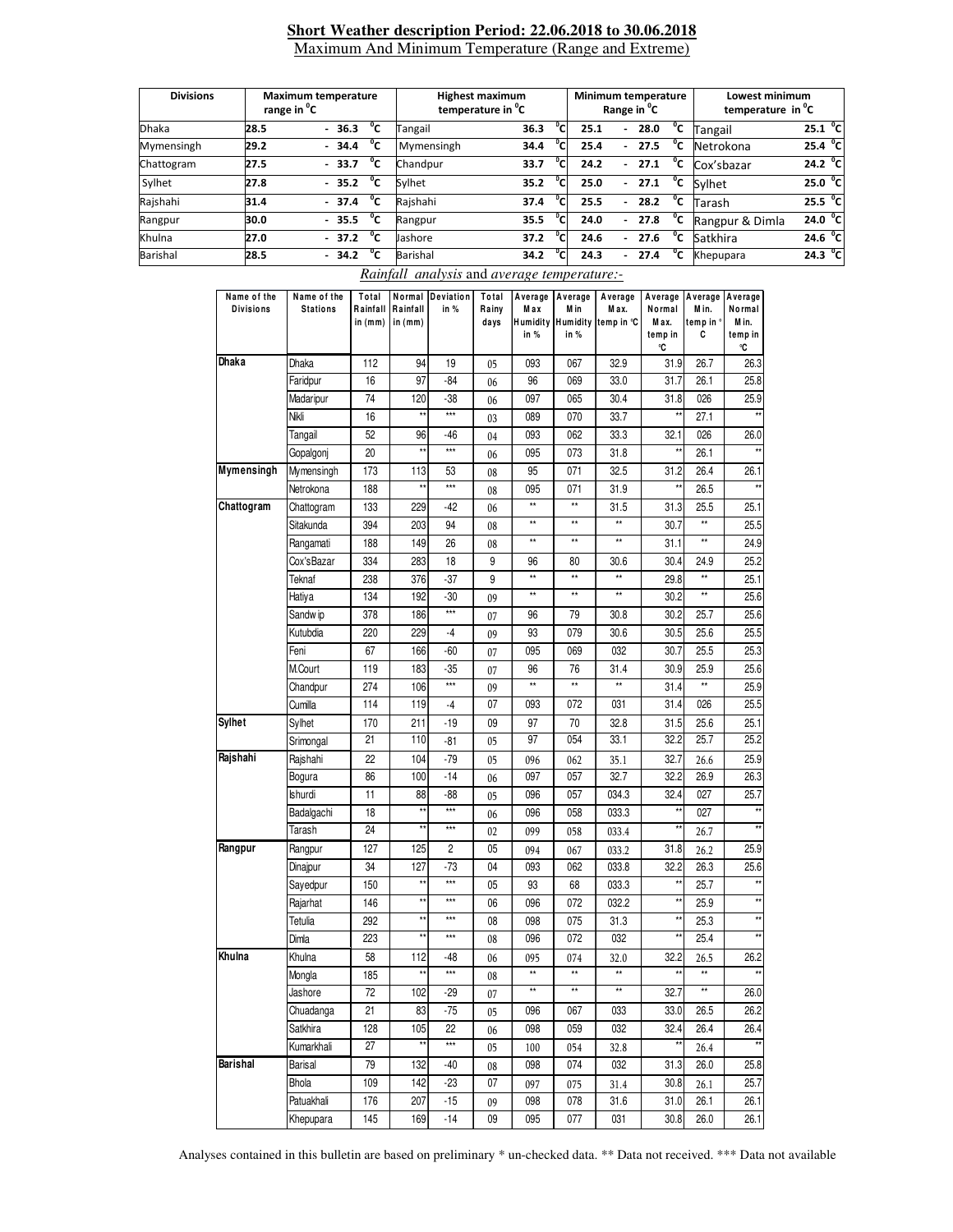

Spatial distribution of Rainfall (mm). Period (22-06-2018 to 30-06-2018)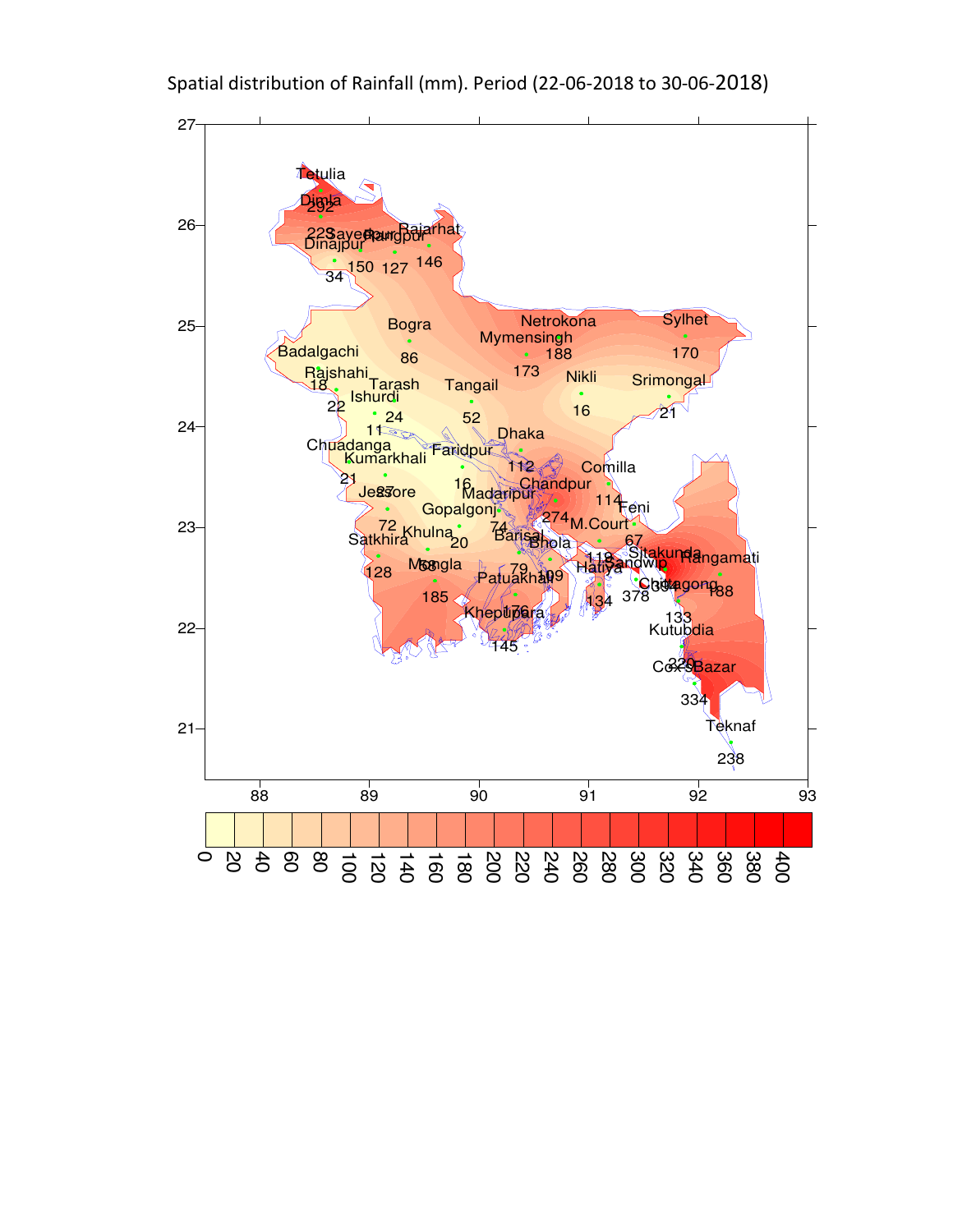



গণপ্রজাতন্ত্রী বাংলাদেশ সরকার বাংলাদেশ আবহাওয়া অধিদপ্তর কৃষি আবহাওয়া মহাশাখা আবহাওয়া ভবন, ই-২৪, আগারগাঁও, ঢাকা-১২০৭।

এজিএম-২৩.০৯.০০০০.০৩৫.৫১.০১১.১৮.২৬

তারিখ: ০১-০৭-২০১৮ খ্রিঃ

# পূর্বাভাসের সময়কাল: ০১-০৭-২০১৮ থে<u>কে ০৭-০৭-২০১৮</u>

www.bmd.gov.bd

Spatial distribution of Rainfall (mm) Period (22-06-2018 to 30-06-2018)



Simulated Rainfall (mm) (WRF model) Period (01-07-2018 to 07-07-2018)



1 5 10 20 30 40 50 60 70 80 1001 2014 0180180200

Extended outlook for accumulative rainfall (mm) Period 08-07-2018 to 14-07-2018)



10.20.30.40.50.60.70.80.1001201401

### প্ৰধান বৈশিষ্ট্য সমূহঃ-

গত সপ্তাহে দেশের দৈনিক উজ্জুল সূর্যকিরণ কালের গড় ৪.০২ ঘন্টা ছিল । গত সপ্তাহে দেশের দৈনিক বাষ্পীভবনের গড ৫.০১ মিঃ মিঃ ছিল।

# আবহাওয়ার পূর্বাভাসঃ- ০১-০৭-২০১৮ থেকে ০৭-০৭-২০১৮ ইং পর্যন্ত।

এ সপ্তাহে দৈনিক উজ্জল সূর্য কিরণ কাল ৫.০০ থেকে ৬.০০ ঘন্টার মধ্যে থাকতে পারে ।

আগামী সপ্তাহের বাষ্পীভবনের দৈনিক গড় ৩.৫০ মিঃ মিঃ থেকে ৪.৫০ মিঃ মিঃ থাকতে পারে।

- মৌসুমী বায়ুর অক্ষ রাজস্থান, হরিয়্যানা, উত্তর প্রদেশ, বিহার, পশ্চিমবঙ্গ ও বাংলাদেশের উত্তরাঞ্চল হয়ে উত্তর-পূর্ব দিকে  $\bullet$ আসাম পর্যন্ত বিস্তৃত রয়েছে। এর একটি বর্ধিতাংশ উত্তর-পূর্ব বঙ্গোপসাগর পর্যন্ত বিস্তৃত। মৌসুমী বায়ু বাংলাদেশের উপর মোটামুটি সক্রিয় এবং উত্তর বঙ্গোপসাগরে দর্বল থেকে মাঝারী অবস্থায় বিরাজ করছে।
- এ সময়ে ঢাকা, চট্টগ্রাম, সিলেট, ময়মনসিংহ ও রংপুর বিভাগের অধিকাংশ স্থানে এবং দেশের অন্যত্র অনেক স্থানে অস্থায়ী দমকা হাওয়াসহ হাল্কা (০৪-১০ মিঃ মিঃ/দিন) থেকে মাঝারি (১১-২২ মিঃ মিঃ/দিন) ধরনের বৃষ্টি/বজ্রবৃষ্টি হতে পারে। সেই সাথে দেশের কোথাও কোথাও মাঝারী ধরনের ভারী (২৩-৪৩ মিঃমিঃ/দিন) থেকে ভারী (৪৪-৮৮ মিঃমিঃ/দিন) বর্ষণ হতে পারে।
- এ সময়ে সারাদেশের দিন ও রাতের তাপমাত্রা প্রায় অপরিবর্তিত থাকতে পারে।

**Amona** 

(কাওসার পারভীন) উপপরিচালক কৃষি আবহাওয়া মহাশাখা টেলিফোন: ৯১৪৩৭০৩ (অফিস)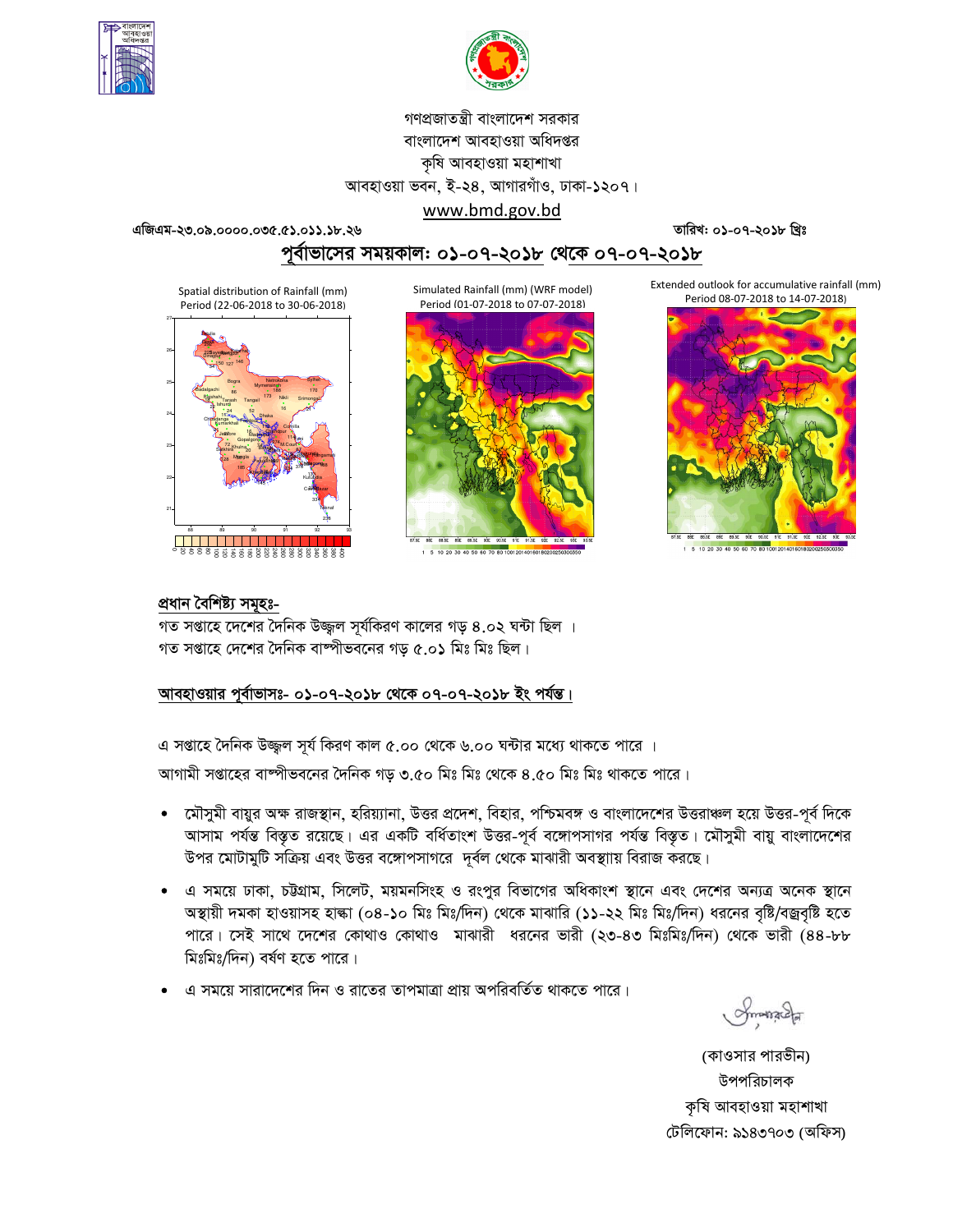# সংক্ষিপ্ত আবহাওয়া বিবরণী, সময়: ২২-০৬-২০১৮ থেকে ৩০-০৬-২০১৮

| বিভাগ     | সর্বোচ্চ তাপমাত্রার পরিসর         | সৰ্বোচ্চ তাপমাত্ৰা ° সেঃ         | সর্বনিম তাপমাত্রার পরিসর <sup>o</sup> সেঃ                  | সর্বনিম্ন তাপমাত্রা °সেঃ         |  |  |
|-----------|-----------------------------------|----------------------------------|------------------------------------------------------------|----------------------------------|--|--|
| ঢাকা      | ২৮.৫<br>- ৩৬.৩<br>সেঃ             | টাঙ্গাইল<br>$^\circ$ সেঃ<br>৩৬.৩ | $^{\circ}$ সেঃ<br>২৫.১<br>২৮.০<br>$\overline{\phantom{0}}$ | টাঙ্গাইল<br>২৫.১ ° সেঃ           |  |  |
| ময়মনসিংহ | $-08.8$<br>সেঃ<br>২৯.২            | ময়মনসিংহ<br>৩৪.৪ ° সেঃ          | $^{\circ}$ সেঃ<br>২৫.৪<br>২৭.৫<br>$\overline{\phantom{a}}$ | ২৫.৪ $^{\circ}$ সেঃ<br>নেত্ৰকোনা |  |  |
| চউগ্ৰাম   | ২৭.৫<br>- ৩৩.৭<br>সেঃ             | ৩৩.৭° সেঃ<br>চাঁদপুর             | $^{\circ}$ সেঃ<br>28.2<br>২৭.১<br>$\overline{\phantom{a}}$ | ২৪.২ ° সেঃ<br>কক্সবাজার          |  |  |
| সিলেট     | - ৩৫.২<br>২৭.৮<br>সেঃ             | সিলেট<br>৩৫.২ ° সেঃ              | $^{\circ}$ সেঃ<br>২৭.১<br>২৫.০<br>$\overline{\phantom{a}}$ | সিলেট<br>২৫.০ ° সেঃ              |  |  |
| রাজশাহী   | $^{\circ}$ সেঃ<br>$-99.8$<br>৩১.৪ | রাজশাহী<br><b>ి.8</b> ి সেঃ      | $^{\circ}$ সেঃ<br>২৫.৫<br>২৮.২<br>$\overline{\phantom{0}}$ | ২৫.৫ ° সেঃ<br>তাডাশ              |  |  |
| রংপুর     | $^{\circ}$ সেঃ<br>- ৩৫.৫<br>৩০.০  | ৩৫.৫ $^{\circ}$ সেঃ<br>রংপর      | $^{\circ}$ সেঃ<br>২৭.৮<br>28.0<br>$\overline{\phantom{a}}$ | রংপর ও ডিমলা<br>২৪.০ ° সেঃ       |  |  |
| খুলনা     | $^{\circ}$ সেঃ<br>২৭.০<br>- ৩৭.২  | ৩৭.২ $^{\circ}$ সেঃ<br>যশোর      | $^{\circ}$ সেঃ<br>২৪.৬<br>২৭.৬<br>$\overline{a}$           | ২৪.৬ ° সেঃ<br>সাতক্ষীরা          |  |  |
| বরিশাল    | $^{\circ}$ সেঃ<br>- ৩৪.২<br>২৮.৫  | বরিশাল<br>৩৪.২ ° সেঃ             | $^{\circ}$ সেঃ<br>২৭.৪<br>28.0<br>$\overline{\phantom{a}}$ | ২৪.৩ ° সেঃ<br>খেপুপাড়া          |  |  |

# <u> বৃষ্টিপাত বিশ্লেষন এবং স্বাভাবিক তাপমাত্ৰা :</u>

| বিভাগের নাম | স্টেশনের নাম | মোট<br>বৃষ্টিপাত<br>(মিঃমিঃ) | ষাভাবিক<br>বৃষ্টিপাত<br>(মিঃমিঃ) | বিছ্যুতি(%) | মোট<br>বৃষ্টিশাতের<br>দিন | সৰ্বোচ্চ গড়<br>আৰ্দ্ৰতা<br>( %) | সৰ্বোনিম্ন<br>আৰ্দ্ৰতা<br>( %) | গড় সৰ্বোচ্চ<br>তাপমাত্রা<br>( ডিগ্ৰী সেঃ) | গড<br>ষভাবিক<br>তাপমাত্রা<br>(ডিগ্ৰী | সৰ্বনিম্ন<br>গড<br>তাপমাত্রা<br>(ডিগ্ৰী | সৰ্বনিম্ন<br>ষাভাবিক<br>গড<br>তাপমাত্রা( |
|-------------|--------------|------------------------------|----------------------------------|-------------|---------------------------|----------------------------------|--------------------------------|--------------------------------------------|--------------------------------------|-----------------------------------------|------------------------------------------|
|             |              |                              |                                  |             |                           |                                  |                                |                                            | (সঃ)                                 | সেঃ)                                    | ডিগ্ৰী সেঃ)                              |
| ঢাকা        | ঢাকা         | 552                          | ৯ $8$                            | ১৯          | o¢                        | ಂನಿಲ                             | ০৬৭                            | ৩২.৯                                       | ৩১.৯                                 | ২৬.৭                                    | ২৬.৩                                     |
|             | ফরিদপুর      | ১৬                           | ৯৭                               | $-b-8$      | ০৬                        | ৯৬                               | ০৬৯                            | ৩৩.০                                       | ৩১.৭                                 | ২৬.১                                    | ২৫.৮                                     |
|             | মাদারীপুর    | ٩8                           | ১২০                              | -06         | ০৬                        | ০৯৭                              | ০৬৫                            | 00.8                                       | ৩১.৮                                 | ০২৬                                     | ২৫.৯                                     |
|             | নিকলী        | ১৬                           | $*$                              | ***         | ০৩                        | ০৮৯                              | ०१०                            | ৩৩.৭                                       | $* *$                                | ২৭.১                                    | $\ast\ast$                               |
|             | টাঙ্গাইল     | ৫২                           | ৯৬                               | -8৬         | $^{\circ8}$               | ಂನಿಲ                             | ০৬২                            | 0.00                                       | ৩২.১                                 | ০২৬                                     | ২৬.০                                     |
|             | গোপালগজ্ঞ    | ২০                           | **                               | ***         | ০৬                        | ০৯৫                              | ०१७                            | ৩১.৮                                       | **                                   | ২৬.১                                    | $\ast$ $\ast$                            |
| ম্যমনসিংহ   | ময়মনসিংহ    | ১৭৩                          | ১১৩                              | ৫৩          | ob                        | ৯৫                               | ०१১                            | ৩২.৫                                       | ৩১.২                                 | ২৬.8                                    | 28.2                                     |
|             | নেত্ৰকোনা    | $\delta b$                   | $**$                             | ***         | ob                        | ০৯৫                              | ०१১                            | ৩১.৯                                       | $* *$                                | ২৬.৫                                    | $\ast$ $\ast$                            |
| চউগ্ৰাম     | চট্টগ্রাম    | ১৩৩                          | ২২৯                              | -8২         | ০৬                        | **                               | $\ast$ $\ast$                  | 0.6                                        | 0.50                                 | 20.0                                    | ২৫.১                                     |
|             | সীতাকুন্ড    | ৩৯৪                          | ২০৩                              | ৯ $8$       | ob                        | $**$                             | $* *$                          | $* *$                                      | ৩০.৭                                 | $\pm$ $\pm$                             | ১. ১২                                    |
|             | রাঙ্গামার্টি | $\delta b$                   | 585                              | ২৬          | ob                        | **                               | **                             | **                                         | ৩১.১                                 | **                                      | 28.5                                     |
|             | কক্সবাজার    | OO8                          | ২৮৩                              | $\delta$    | ৯                         | ৯৬                               | bο                             | 0.9                                        | 00.8                                 | ২৪.৯                                    | ২৫.২                                     |
|             | টেকনাফ       | ২৩৮                          | ৩৭৬                              | -৩৭         | ৯                         | $**$                             | **                             | $**$                                       | ২৯.৮                                 | $\ast$ $\ast$                           | ২৫.১                                     |
|             | হাতিয়া      | 508                          | ১৯২                              | -৩০         | ০৯                        | $\ast$                           | $* *$                          | $\ast$ $\ast$                              | ৩০.২                                 | $\ast$                                  | ২৫.৬                                     |
|             | সন্দ্বীপ     | ৩৭৮                          | ১৮৬                              | ***         | o٩                        | ৯৬                               | ৭৯                             | 00.b                                       | ৩০.২                                 | ২৫.৭                                    | ২৫.৬                                     |
|             | কুতুবদীয়া   | ২২০                          | ২২৯                              | $-8$        | ০৯                        | ৯৩                               | ০৭৯                            | ৩০.৬                                       | 0.00                                 | ৩.১২                                    | ২৫.৫                                     |
|             | কেনী         | ৬৭                           | ১৬৬                              | -৬০         | o٩                        | ০৯৫                              | ০৬৯                            | ০৩২                                        | ৩০.৭                                 | 20.0                                    | ২৫.৩                                     |
|             | মাইজদী কোর্ট | ১১৯                          | ১৮৩                              | -৩৫         | o٩                        | ৯৬                               | ৭৬                             | 05.8                                       | ৩০.৯                                 | ২৫.৯                                    | ২৫.৬                                     |
|             | চাঁদপুর      | ২৭৪                          | ১০৬                              | ***         | ০৯                        | $\ast$                           | $**$                           | $**$                                       | 05.8                                 | $\ast$                                  | ২৫.৯                                     |
|             | কুমিল্লা     | 558                          | ১১৯                              | -8          | o٩                        | ০৯৩                              | ०१२                            | ০৩১                                        | ৩১. $8$                              | ০২৬                                     | ২৫.৫                                     |
| সিলেট       | সিলেট        | 590                          | ২১১                              | -১৯         | ০৯                        | ৯৭                               | ٩o                             | ৩২.৮                                       | ৩১.৫                                 | ২৫.৬                                    | ২৫.১                                     |
|             | শ্ৰীমঙ্গল    | ২১                           | 550                              | -b)         | o¢                        | ৯৭                               | 0@8                            | 00.5                                       | ৩২.২                                 | ২৫.৭                                    | ২৫.২                                     |
| বাজশাহী     | রাজশাহী      | ২২                           | 508                              | -৭৯         | o¢                        | ০৯৬                              | ০৬২                            | 00.5                                       | ৩২.৭                                 | ২৬.৬                                    | ২৫.৯                                     |
|             | বগুডা        | ৮৬                           | 500                              | -১৪         | ০৬                        | ০৯৭                              | ०৫१                            | ৩২.৭                                       | ৩২.২                                 | ২৬.৯                                    | ২৬.৩                                     |
|             | ঈশ্বরদী      | دد                           | ρp                               | $-b$        | o¢                        | ০৯৬                              | ०৫१                            | 0.80                                       | ৩২.৪                                 | ०२१                                     | ২৫.৭                                     |
|             | বদলগাঘী      | $\mathcal{P}$                | $*$                              | ***         | ০৬                        | ০৯৬                              | oQb                            | ೦೦೦.೦                                      | $* *$                                | ०२१                                     | $* *$                                    |
|             | তাডাশ        | ২৪                           | $\pm$ $\pm$                      | ***         | ০২                        | ০৯৯                              | ০৫৮                            | 000.8                                      | **                                   | ২৬.৭                                    | **                                       |
| রংপুর       | রংপুর        | ১২৭                          | ১২৫                              | ২           | o¢                        | $\circ$ ನಿ $8$                   | ০৬৭                            | ০৩৩.২                                      | ৩১.৮                                 | ২৬.২                                    | ২৫.৯                                     |
|             | দিনাজপুর     | $\mathbin{\textcirc} 8$      | ১২৭                              | -৭৩         | $\circ 8$                 | ಂನಿಲ                             | ০৬২                            | ০৩৩.৮                                      | ৩২.২                                 | ২৬.৩                                    | 2.95                                     |
|             | সৈয়দপুর     | ১৫০                          | $\ast$ $\ast$                    | ***         | o¢                        | ৯৩                               | ৬৮                             | ০৩৩.৩                                      | $* *$                                | ২৫.৭                                    | $\ast$ $\ast$                            |
|             | রাজারহাট     | 586                          | $\ast$ $\ast$                    | ***         | ০৬                        | ০৯৬                              | ०१२                            | ০৩২.২                                      | $\pm$ $\pm$                          | ২৫.৯                                    | $* *$                                    |
|             | তেতুঁলিয়া   | ২৯২                          | $\pm$ $\pm$                      | ***         | ob                        | ০৯৮                              | ०१৫                            | 0.0                                        | $\pm$ $\pm$                          | ৩.১২                                    | $* *$                                    |
|             | ডিমলা        | ২২৩                          | $**$                             | ***         | ob                        | ০৯৬                              | ०१२                            | ०७२                                        | $**$                                 | 20.8                                    | $\ast$ $\ast$                            |
| থूलना       | থুলনা        | ¢Ъ                           | ډدد                              | $-8b$       | ০৬                        | ০৯৫                              | 098                            | ৩২.০                                       | ৩২.২                                 | ২৬.৫                                    | ২৬.২                                     |
|             | মংলা         | ১৮৫                          | $**$                             | ***         | ob                        | $**$                             | $**$                           | $**$                                       | $**$                                 | $\ast\ast$                              | $**$                                     |
|             | যশোর         | ৭২                           | ১০২                              | -২৯         | o٩                        | $\ast\ast$                       | $**$                           | $\ast$ $\ast$                              | ৩২.৭                                 | $\ast$ $\ast$                           | ২৬.০                                     |
|             | চুয়াডাঙ্গা  | ২১                           | ৮৩                               | -90         | o¢                        | ০৯৬                              | ০৬৭                            | ೲ                                          | ৩৩.০                                 | ২৬.৫                                    | ২৬.২                                     |
|             | সাতস্কীরা    | ১২৮                          | ১০৫                              | ২২          | ০৬                        | ০৯৮                              | ০৫৯                            | ০৩২                                        | ৩২. $8$                              | ২৬.৪                                    | ২৬.8                                     |
|             | কুমারখালী    | ২৭                           | $\ast$ $\ast$                    | $***$       | o¢                        | ১০০                              | 0@8                            | ৩২.৮                                       | $**$                                 | ২৬.৪                                    | $* *$                                    |
| বরিশাল      | বারশাল       | ৭৯                           | ১৩২                              | -80         | ob                        | ০৯৮                              | 098                            | ০৩২                                        | 0.20                                 | ২৬.০                                    | ২৫.৮                                     |
|             | ভোলা         | ১০৯                          | 583                              | -২৩         | ०१                        | ০৯৭                              | ०१৫                            | ৩১. $8$                                    | ৩০.৮                                 | ২৬.১                                    | ২৫.৭                                     |
|             | পটুয়াথালী   | ১৭৬                          | ২০৭                              | -১৫         | ০৯                        | ০৯৮                              | ०१৮                            | 0.6                                        | ৩১.০                                 | ২৬.১                                    | ২৬.১                                     |
|             | খেপুপাড়া    | 58¢                          | ১৬৯                              | $-58$       | ০৯                        | ০৯৫                              | ०११                            | ০৩১                                        | 00.b                                 | ২৬.০                                    | ২৬.১                                     |

N.B .Analyses contained in this bulletin are based on preliminary \* un-checked data. \*\* Data not received. \*\*\* Data not available.